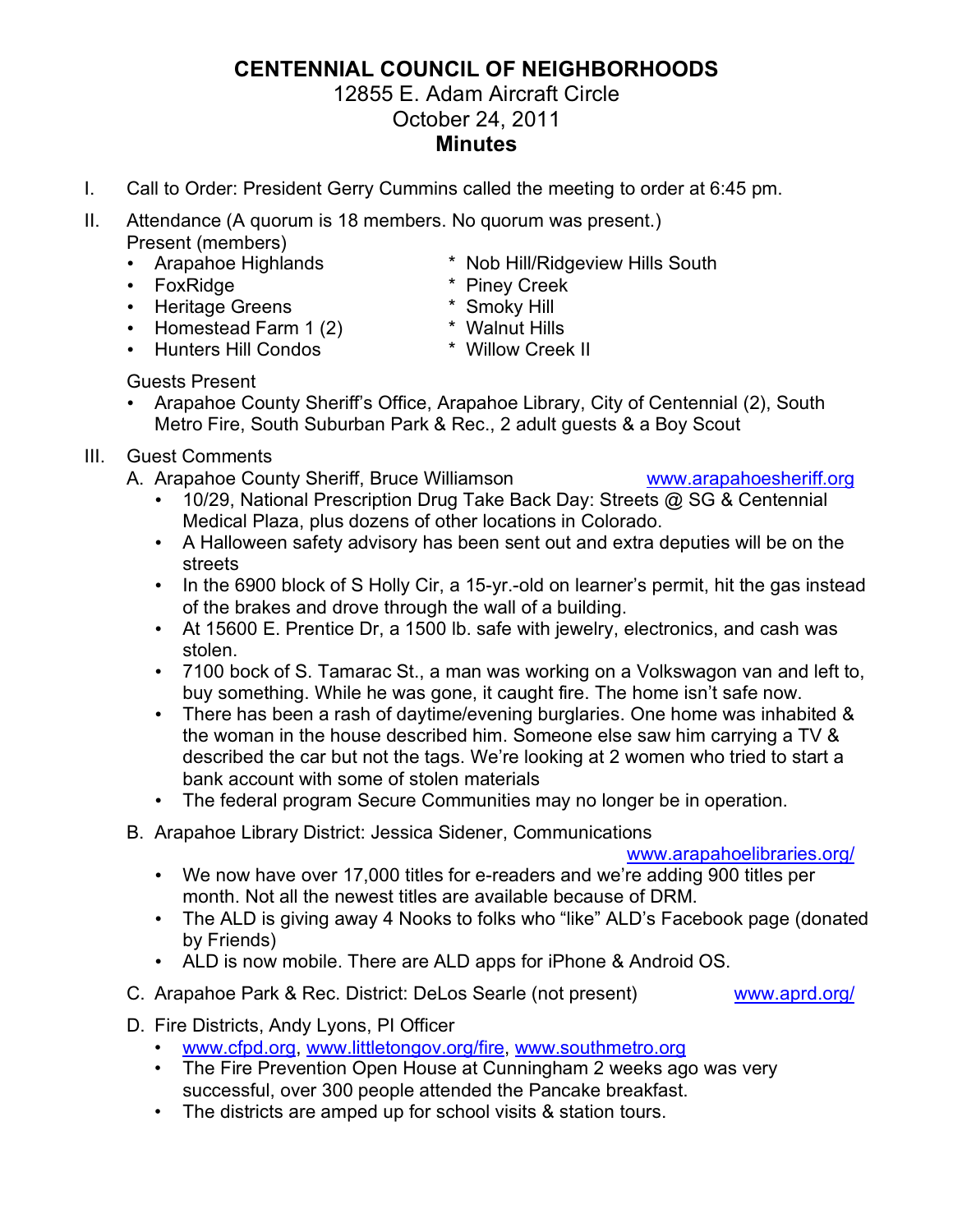- South Metro has Trick or Treat for Safety, 10/31, Trick or Treating from 4 7pm at several; stations. Check the website for which ones. (One is Dry Creek & Quebec)
- Cunningham has a Board vacancy. To apply, send a letter of intent prior to 11/7. See the website for more information. They will sponsor a Boy Scout Merit Badge College.
- The districts took part in Operation Mt. Guardian earlier in the month.
	- $\circ$  It was good to meet each other around the region so we can work together when we need to.
- Littleton will be wearing pink t-shirts for Oct. Breast Cancer Awareness Month
- Littleton also has a puppet team in schools for Fire Prevention Month. The City of Littleton has a new City Manager, Michael Penny.
- South Metro will have a public budget hearing, 11/28. See website for details.
- **South Metro has a communications survey on website. Take it and be entered in a drawing for an iPod: [www.zoomerang.com/Survey/WEB22D8HC8LUBZ/](http://www.zoomerang.com/Survey/WEB22D8HC8LUBZ/)**
- E. Cherry Creek Schools (not present) <http://cherrycreekschools.org>

- F. South Suburban Park & Rec. District: Teresa Cope [www.SSPR.org](http://www.SSPR.org)
	- \$700K of improvements are scheduled for deKoevend Park: renovating the ball fields & adding a flush restroom. The District will be asking for public input a little later. Centennial open space dollars have provided half of the money.
	- Rusty Sun tennis court improvements are almost done. The city provided half of the funding (\$350K).
	- Visit the location of the new maintenance facility at Holly & County Line. There will be a formal dedication on Sat., 10am-noon.
	- 500 kids attended Spooktacular and 150 ran in Hoofin' It Through the Hollows run.
	- There are still more Halloween events coming up, see the website.. Check the website for more information
	- FA/CPR/AED class on Sat., 11/12, 8am  $-4$ , \$70 for residents ( $@$  Goodson).
	- 11/28-29, 8am 8pm, South Suburban Pottery Guild will be having it's annual sale.
- G. City of Centennial: Mayor Cathy Noon and Councilman Keith Gardner
	- [www.centennialcolorado.com](��h t t p : / / " 	 w w w . c e n t e n n i a l c o l o r a d o . c o m)
	- Cathy Noon reported most of this.
	- Today was the deadline for Open Space Board applications.
	- There is one opening on the finance committees, Budget Committee. More info will be out soon
	- IKEA won an award from the CO Real Estate Women, women involved in the project.
	- We are working on the City Manager selection. There's a committee to choose which exec. search firm to use. 2 citizens are on the comm.
	- Election Night Open House hosted by Election Comm., 6:30 @ city
	- Folks can drop off ballots at the City. There will be a drive by booth on Tues.
	- The park has been names: Centennial Center Park. The parking lots were asphalted today. In another 2 to 3 weeks it will be open for gentle use, keep off the grass as much as possible. There will be year round bathrooms and gas fireplace.
	- Snowplows will be ready for the storm expected on Wed.
	- Nov. 7 will be the public hearing & vote on the city budget.
	- In early Dec. the city should be getting a new website.